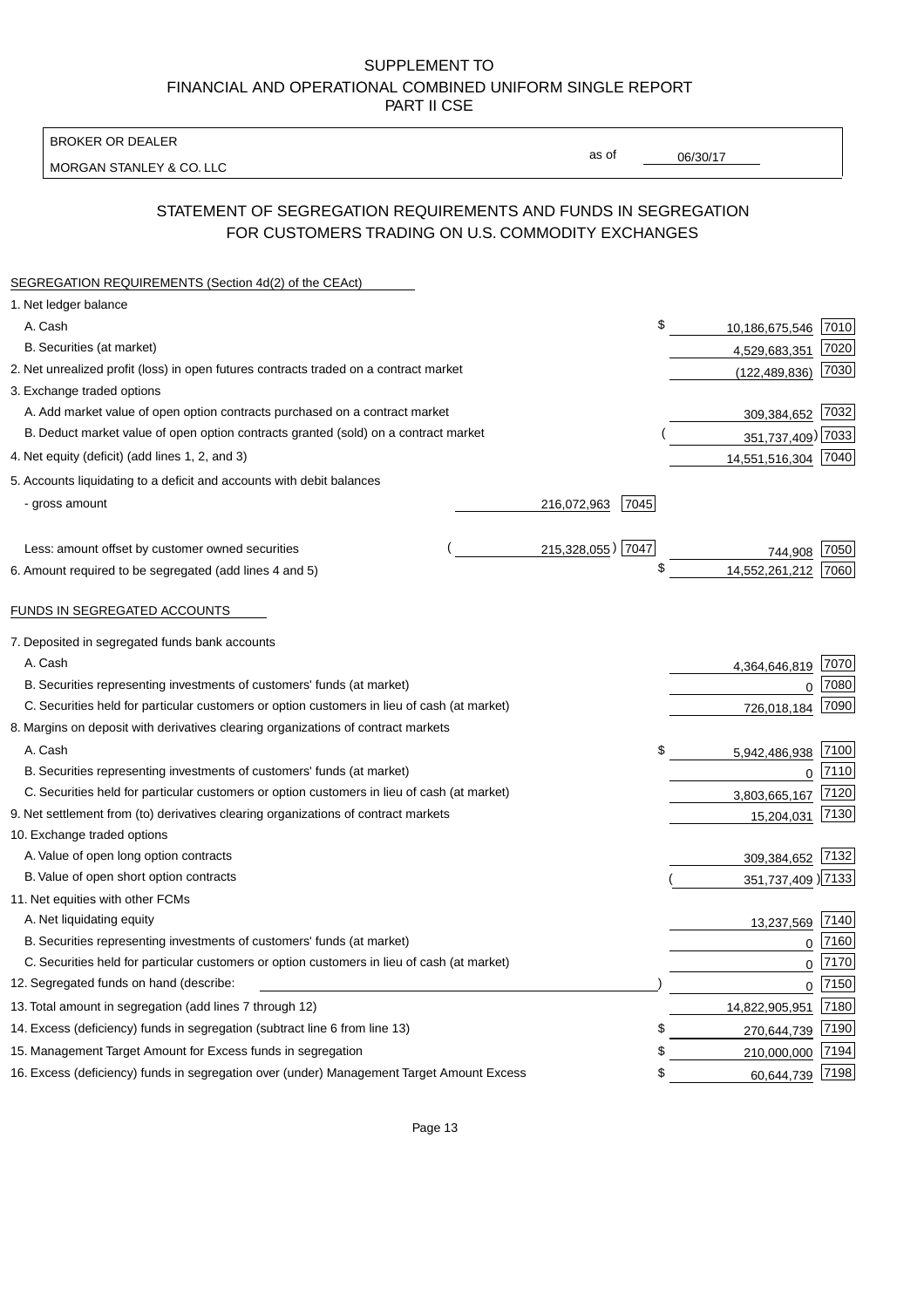| <b>BROKER OR DEALER</b>                                                              | as of                                  |          |                  |
|--------------------------------------------------------------------------------------|----------------------------------------|----------|------------------|
| MORGAN STANLEY & CO. LLC                                                             |                                        | 06/30/17 |                  |
| STATEMENT OF SEGREGATION REQUIREMENTS AND FUNDS IN SEGREGATION                       | FOR CUSTOMERS' DEALER OPTIONS ACCOUNTS |          |                  |
| 1. Amount required to be segregated in accordance<br>with Commission regulation 32.6 | \$                                     |          | 0<br>7200        |
| 2. Funds in segregated accounts                                                      |                                        |          |                  |
| A. Cash                                                                              | \$<br>7210<br><sup>0</sup>             |          |                  |
| B. Securities (at market)<br>C. Total                                                | $0$  7220                              |          | 7230<br>$\Omega$ |
| 3. Excess (deficiency) funds in segregation                                          |                                        |          |                  |
| (subtract line 2.C from line 1)                                                      |                                        |          | 0 7240           |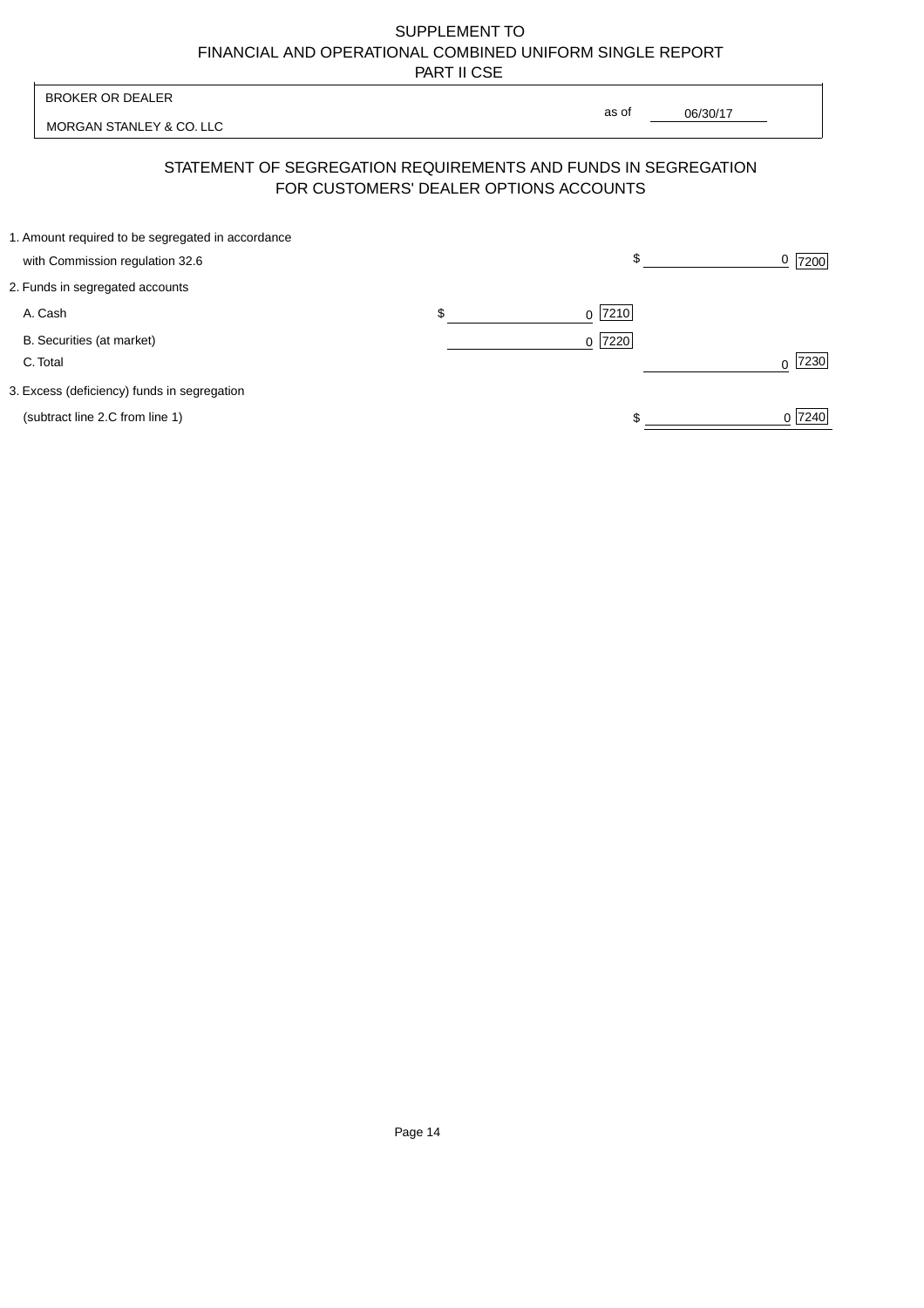PART II CSE

| <b>BROKER OR DEALER</b>  |       |          |
|--------------------------|-------|----------|
|                          | as of | 06/30/17 |
| MORGAN STANLEY & CO. LLC |       |          |

### STATEMENT OF SECURED AMOUNTS AND FUNDS HELD IN SEPARATE ACCOUNTS PURSUANT TO COMMISSION REGULATION 30.7

#### FOREIGN FUTURES AND FOREIGN OPTIONS SECURED AMOUNTS

| Amount required to be set aside pursuant to law, rule or regulation of a foreign government<br>or a rule of a self-regulatory organization authorized thereunder | \$                  | 0               | 7305 |
|------------------------------------------------------------------------------------------------------------------------------------------------------------------|---------------------|-----------------|------|
| 1. Net ledger balance - Foreign Futures and Foreign Option Trading - All Customers                                                                               |                     |                 |      |
| A. Cash                                                                                                                                                          | \$                  | 3,075,418,465   | 7315 |
| B. Securities (at market)                                                                                                                                        |                     | 1,506,538,462   | 7317 |
| 2. Net unrealized profit (loss) in open futures contracts traded on a foreign board of trade                                                                     |                     | (250, 531, 407) | 7325 |
| 3. Exchange traded options                                                                                                                                       |                     |                 |      |
| A. Market value of open option contracts purchased on a foreign board of trade                                                                                   |                     | 26,506,902      | 7335 |
| B. Market value of open contracts granted (sold) on a foreign board of trade                                                                                     |                     | (21, 306, 486)  | 7337 |
| 4. Net equity (deficit) (add lines 1.2. and 3.)                                                                                                                  | \$.                 | 4,336,625,936   | 7345 |
| 5. Accounts liquidating to a deficit and accounts with                                                                                                           |                     |                 |      |
| debit balances - gross amount                                                                                                                                    | 7351<br>96,709,421  |                 |      |
| Less: amount offset by customer owned securities                                                                                                                 | 95,886,028) 7352    | 823,393         | 7354 |
| 6. Amount required to be set aside as the secured amount - Net Liquidating Equity Method (add lines 4 and 5)                                                     | \$                  | 4,337,449,329   | 7355 |
| 7. Greater of amount required to be set aside pursuant to foreign jurisdiction (above) or line 6.                                                                | \$<br>4,337,449,329 | 7360            |      |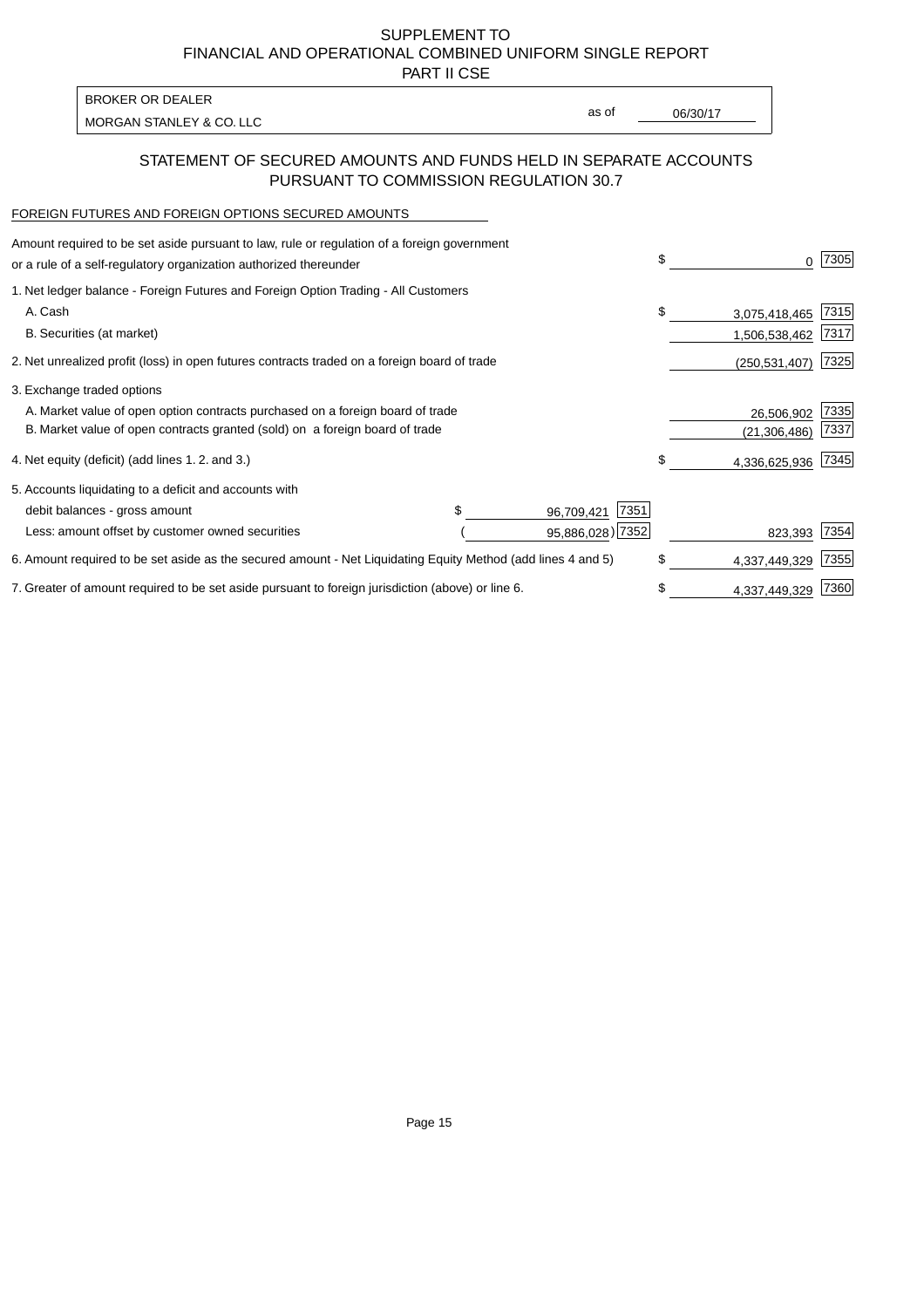BROKER OR DEALER

MORGAN STANLEY & CO. LLC

06/30/17 as of

## STATEMENT OF SECURED AMOUNTS AND FUNDS HELD IN SEPARATE ACCOUNTS PURSUANT TO COMMISSION REGULATION 30.7

### FUNDS DEPOSITED IN SEPARATE REGULATION 30.7 ACCOUNTS

| 1. Cash in banks                   |                                                                                                                                                                                                                                |      |                                    |             |                    |
|------------------------------------|--------------------------------------------------------------------------------------------------------------------------------------------------------------------------------------------------------------------------------|------|------------------------------------|-------------|--------------------|
|                                    | A. Banks located in the United States                                                                                                                                                                                          |      | \$<br>405,731,835 7500             |             |                    |
|                                    | B. Other banks qualified under Regulation 30.7                                                                                                                                                                                 |      |                                    |             |                    |
| Name(s):                           | 0                                                                                                                                                                                                                              | 7510 | 399,928,198 7520 \$                |             | 805,660,033 7530   |
| 2. Securities                      |                                                                                                                                                                                                                                |      |                                    |             |                    |
|                                    | A. In safekeeping with banks located in the United States                                                                                                                                                                      |      | \$<br>253,439,525 7540             |             |                    |
|                                    | B. In safekeeping with other banks qualified under Regulation 30.7                                                                                                                                                             |      |                                    |             |                    |
| Name(s):                           | 0                                                                                                                                                                                                                              | 7550 |                                    | $0$  7560   | 253,439,525 7570   |
|                                    | 3. Equities with registered futures commission merchants                                                                                                                                                                       |      |                                    |             |                    |
| A. Cash                            |                                                                                                                                                                                                                                |      | \$<br>6,484,832                    | 7580        |                    |
| <b>B.</b> Securities               |                                                                                                                                                                                                                                |      |                                    | $0$ 7590    |                    |
|                                    | C. Unrealized gain (loss) on open futures contracts                                                                                                                                                                            |      | (480, 356)                         | 7600        |                    |
| D. Value of long option contracts  |                                                                                                                                                                                                                                |      |                                    | $0$ 7610    |                    |
| E. Value of short option contracts |                                                                                                                                                                                                                                |      |                                    | $0)$ 7615   | 6,004,476 7620     |
|                                    | 4. Amounts held by clearing organizations of foreign boards of trade                                                                                                                                                           |      |                                    |             |                    |
| Name(s):                           |                                                                                                                                                                                                                                | 7630 |                                    |             |                    |
| A. Cash                            |                                                                                                                                                                                                                                |      | \$                                 | 0 7640      |                    |
| <b>B.</b> Securities               |                                                                                                                                                                                                                                |      |                                    | $0$ 7650    |                    |
|                                    | C. Amount due to (from) clearing organizations - daily variation                                                                                                                                                               |      | 0                                  | 7660        |                    |
| D. Value of long option contracts  |                                                                                                                                                                                                                                |      |                                    | 0 7670      |                    |
| E. Value of short option contracts |                                                                                                                                                                                                                                |      |                                    | $_0$ ) 7675 | 0 7680             |
|                                    | 5. Amounts held by members of foreign boards of trade                                                                                                                                                                          |      |                                    |             |                    |
| Name(s):                           | 0                                                                                                                                                                                                                              | 7690 |                                    |             |                    |
| A. Cash                            |                                                                                                                                                                                                                                |      | \$<br>2,470,087,493 7700           |             |                    |
| <b>B.</b> Securities               |                                                                                                                                                                                                                                |      | 1,253,098,937 7710                 |             |                    |
|                                    | C. Unrealized gain (loss) on open futures contracts                                                                                                                                                                            |      | (250,051,187) 7720                 |             |                    |
| D. Value of long option contracts  |                                                                                                                                                                                                                                |      | 26,506,902 7730                    |             |                    |
| E. Value of short option contracts |                                                                                                                                                                                                                                |      | $(21,306,486)$ <sup>)</sup> $7735$ |             | 3,478,335,659 7740 |
|                                    | 6. Amounts with other depositories designated by a foreign board of trade                                                                                                                                                      |      |                                    |             |                    |
| Name(s):                           | 0                                                                                                                                                                                                                              | 7750 |                                    |             | 0 7760             |
|                                    | 7. Segregated funds on hand (describe: \\square\\square\\square\\square\\square\\square\\square\\square\\square\\square\\square\\square\\square\\square\\square\\square\\square\\square\\square\\square\\square\\square\\squar |      |                                    |             | 0 7765             |
|                                    | 8. Total funds in separate section 30.7 accounts                                                                                                                                                                               |      |                                    |             | 4,543,439,693 7770 |
|                                    | 9. Excess (deficiency) set Aside Funds for Secured Amount (subtract Line 7 Secured                                                                                                                                             |      |                                    |             |                    |
| Statement page 15 from Line 8)     |                                                                                                                                                                                                                                |      |                                    | \$          | 205,990,364 7380   |
|                                    | 10. Management Target Amount for Excess funds in separate section 30.7 accounts                                                                                                                                                |      |                                    | \$          | 160,000,000 7780   |
|                                    | 11. Excess (deficiency) funds in separate 30.7 accounts over (under) Management Target                                                                                                                                         |      |                                    | \$          | 45,990,364 7785    |
|                                    |                                                                                                                                                                                                                                |      |                                    |             |                    |